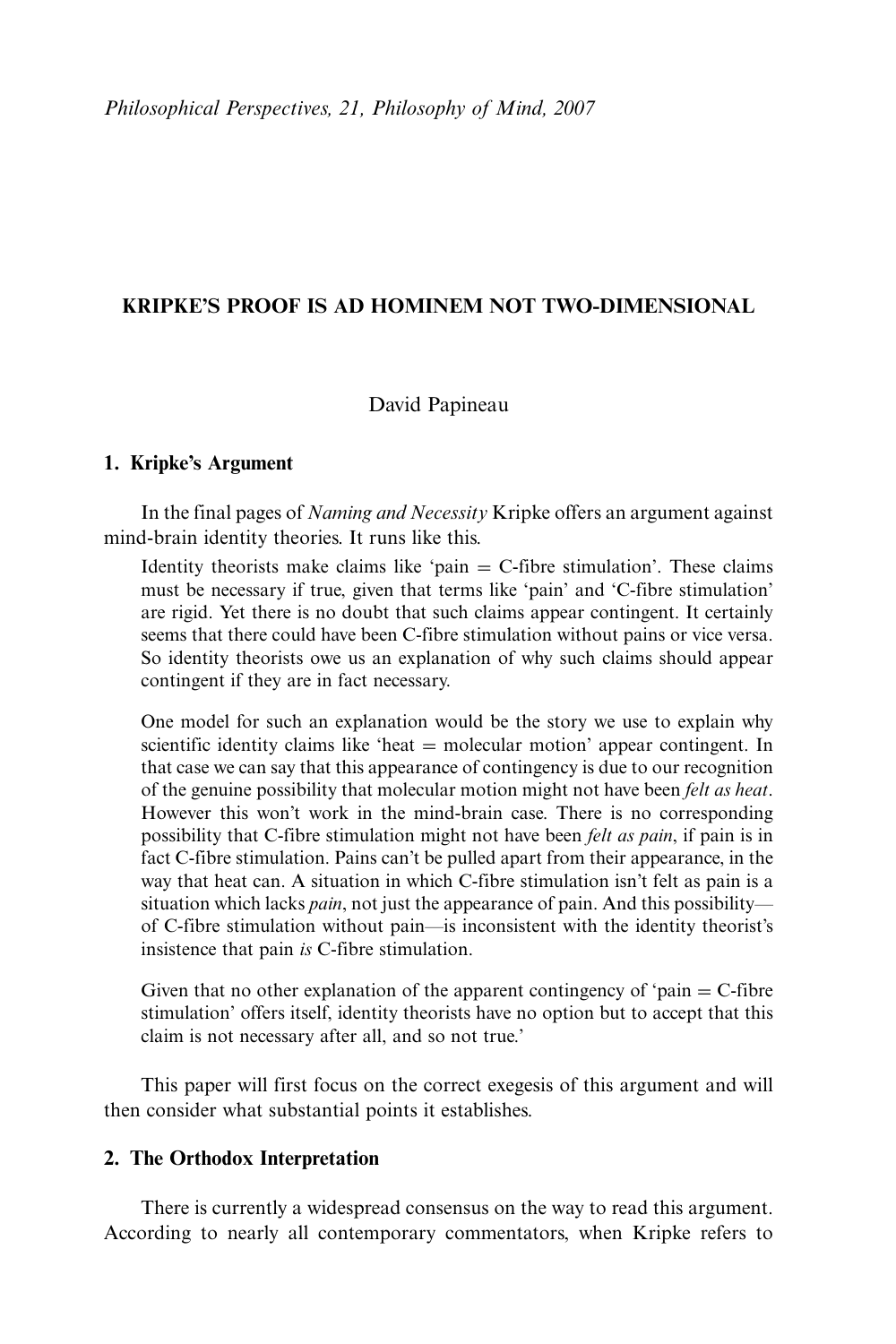the 'appearance of contingency' displayed by mind-brain identity claims, he is in effect talking about the *a posteriority* of these claims. Of course, these commentators do not think that Kripke equates a posteriority with contingency itself—that would run counter to his fundamental separation of epistemology and metaphysics. But they do think that Kripke takes a posteriority to give rise to an *appearance* of contingency. (After all, the thought runs, a posteriority leaves it open whether or not a claim is true.)

Furthermore, according to this contemporary consensus, Kripke holds that such an appearance of contingency can only be explained if some term in the relevant claim picks out its referent by contingent description, or at least can plausibly be understood as having such a descriptive content. Thus, in the heat  $=$ molecular motion case, the term 'heat' can be understood as equivalent to 'the cause of our sensations of heat'. This then enables us to (mis)understand that claim 'heat  $=$  molecular motion' as 'the cause of our sensations of heat  $=$ molecular motion'. Since this latter claim is genuinely contingent, this then offers an account of the appearance of contingency associated with the former claim. However, no such descriptive reading is available in mind-brain cases, which means there is no way to explain why they too should appear contingent.

So the contemporary consensus reads Kripke as assuming that a posteriori necessities are always due to the presence of descriptive content. In support of this interpretation, we might suppose that Kripke was thinking along something like the following lines. When we think of some referent via a description, we are thinking of it at second hand, thinking of it via some associated property. So thinking of this kind may well conceal necessities from us—the indirecteness of our thought may prevent necessary properties from being a priori discernable. By contrast, if we are thinking of something directly, without the mediation of some contingent description, then any necessary properties will be available a priori. (And then, in the case of pain, where our thoughts clearly aren't mediated by any description, any necessary property of pain, such as its putative identity with Cfibre stimulation, ought to be available a priori. But pain's identity with C-fibre stimulation clearly isn't available a priori. So pain can't in fact be identical with C-fibre stimulation.)

On this reading, then, Kripke's argument hinges crucially on the principle:

(I) If a necessarily true claim is a posteriori,then at least one of its terms must be associated with a descriptive content.

Some of those who hold that Kripke is committed to (I) also take him to be implicitly committed to the doctrines of 'two-dimensional semantics' and in particular to the claim that every a posteriori necessity has an 'unstable primary intension' which is sensitive to the actual-world facts in the way that the denotations of contingent descriptions are.<sup>1</sup> Other philosophers hesitate to attribute any such systematic view to Kripke on the basis of the discursive and unmethodical remarks in *Naming and Necessity*, but even so feel that there is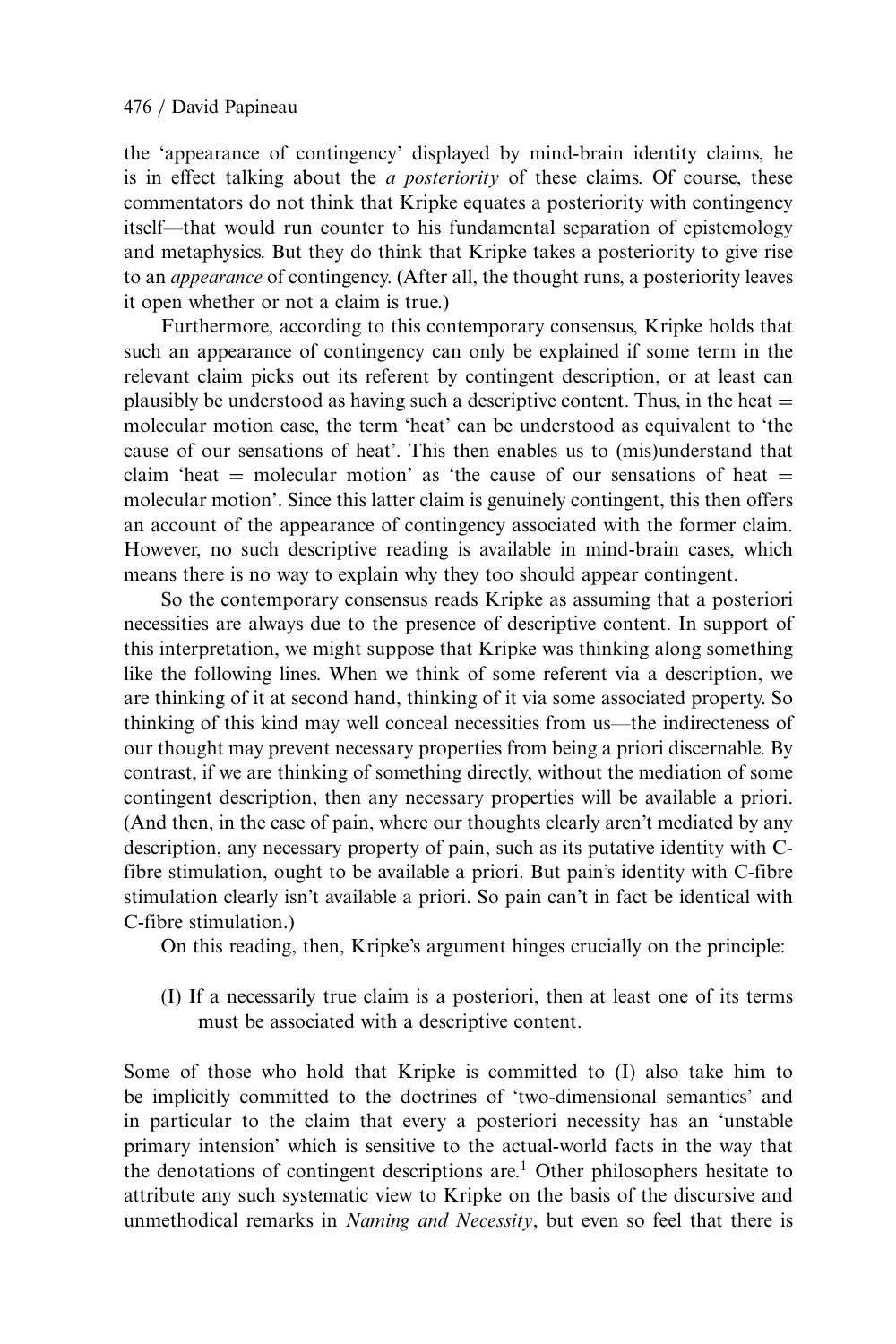enough in that text, and in particular in the implicit logic of the anti-materialist argument at the end of the book, to make it clear that Kripke must accept something along the lines of principle (I).

Let me cite some examples of the orthodox interpretation from the recent literature.

In his 'Phenomenal States' (1997) Brian Loar asserts that Kripke's antiphysicalist argument hinges on the assumption that 'the only way to account for the a posteriori status of a true property identity is this: one of the terms expresses a contingent mode of presentation' (p 600).

Christopher Hill (1997) puts the point in terms of inferences from conceivable distinctness to real distinctness. The conceivable distinctness of some commonsensical kind X (eg pain) from a theoretical kind (C-fibre stimulation) means that their identity can at best be a posteriori. So principle (I) would mean that such conceivably distinct kinds can only be identical if at least one is picked out descriptively. In line with this,Hill attributes to Kripke the view that such conceivable distinctness does imply real distinctness unless the commonsensical kind at issue is associated with 'a property that normally guides us in recognizing instances of X, but that is only contingently connected with  $X'$ (p 63).

Again, Joseph Levine's *Purple Haze* (2001, pp 47–8) presents Kripke as assuming that conceptual possibility implies metaphysical possibility save in cases where the claim at issue can be reinterpreted in terms of some property we use to pick out the relevant kind. And in my *Thinking about Consciousness* (2002, pp 92–3) I myself followed the trend and attributed to Kripke the 'transparency thesis' that necessary identities will be a priori unless one of the terms refers by contingent description.

In the Introduction to their anthology on two-dimensional semantics (2006) Manuel García-Carpintero and Josep Macià allow that there is no explicit commitment to anything like (I) in *Naming and Necessity*: they say that Kripke avoids any general claim that any posteriori necessities must hinge on the presence of a descriptive term that gives rise to 'an appropriate corresponding qualitative statement'. Nevertheless they argue specifically that his argument against mindbody identity 'depends essentially' on this assumption, and so that he must be implicitly committed to it (p 2). Here they are following David Chalmers line in *The Conscious Mind* (1996). Chalmers similarly maintains that Kripke's argument suggests an 'implicit endorsement of the two-dimensional framework' (p 149).

Stephen Yablo goes so far as to give the name 'Textbook Kripkeanism' to the view we can move from conceivable possibility to metaphysical possibility in cases where 'no obfuscating presentation can be found'  $(2000, p 100)$ . It should be noted, however, that Yablo himself is non-committal about this interpretation. ('How well it corresponds to any actual belief of Kripke's is hard to say, and something I take no stand on.')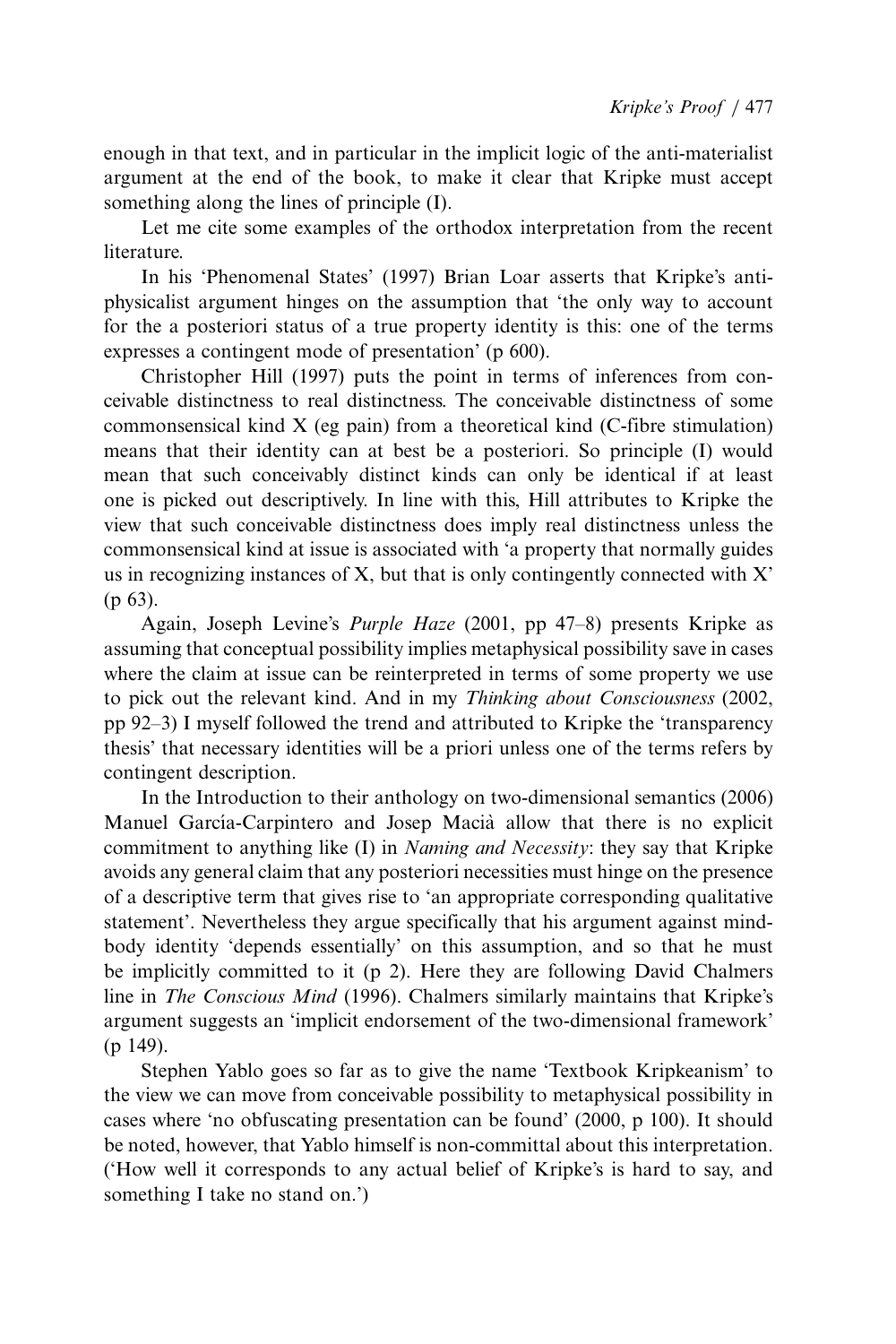## **3. Can Kripke Really Be A Textbook Kripkean?**

Can Kripke really be committed to principle (I)? It seems to me that such a commitment would run quite counter to the central doctrines of *Naming and Necessity*. After all, much of the book is devoted to persuading readers that most ordinary proper names lack descriptive content, but rather have their referents fixed causally. Given this, it looks as if proper name identities are prima facie counter-examples to principle (I). These necessities are manifestly a posteriori, but arguably lack any descriptive content. Yet Kripke seems quite unconcerned about this. Maybe there is more to say here—maybe the text leaves it open that Kripke thinks proper names all carry some kind of associated descriptive content alongside their causal referential ties. But the point remains that Kripke himself does not say anything more in *Naming and Necessity*, as he surely would if his anti-materialist argument did hinge on principle (I).

Further, consider the epistemological implications of principle (I). This principle says that necessary claims can only be a posteriori if some of their terms refer by description. It follows immediately that when reference is direct, and not mediated by description, then all necessary properties will be a priori—we will be acquainted directly with the objects,and so their nature will be transparent to us. I see no hint of this kind of Russellian epistemology in Kripke. He has plenty to say about reference that isn't mediated by description, but no suggestion that such reference renders all necessary properties epistemologically transparent.

I shall have more to say against the orthodox reading of Kripke's antimaterialist argument below. But first it will be helpful to show that there is an alternative way of understanding Kripke that does not commit him to Principle (I).

## **4. Kripke's Ad Hominem Argument**

I think that Kripke's argument is best read as an ad hominem challenge to identity theorists, rather than as a manifestation of some implicit Russellian epistemology. It is instructive to see how Kripke formulates his argument From the beginning he presents the issue as a problem arising specifically for 'identity theorists'—those who embrace claims like 'pain = C-fibre stimulation'—and not as an instance of some general constraint on a posteriori necessity. Thus he says:

... the identity theorist is committed to the view there could not be a Cfibre stimulation which was not a pain nor a pain which was not a C-fibre stimulation ... . Can he perhaps show that the apparent possibility of pain not having turned out to be C-fibre stimulation ... is an illusion? ... Now I do not think it likely that the identity theorist will succeed in such an endeavour. (pp 149–50)

There is no suggestion here that there is some general problem about posteriori necessities with no descriptive content. The problem isn't that any such necessity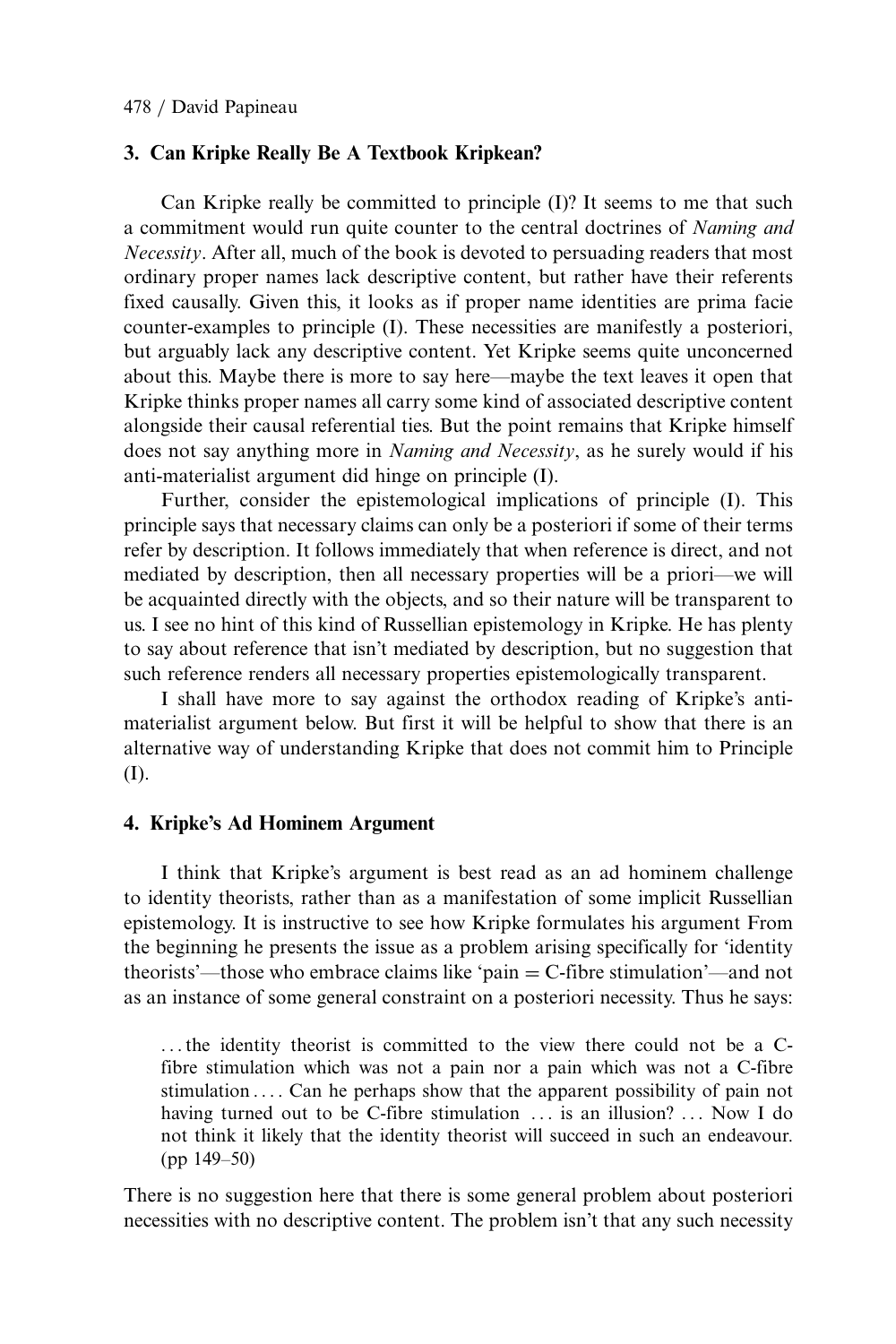ought to be a priori available to every thinker. Rather Kripke is pointing out that there is a specific issue facing thinkers who actually *believe* that pain  $=$  C-fibre stimulation. These people need to explain why this identity still strikes *them* as possibly false. People who *aren*'*t* committed to the identity will of course countenance worlds in which pain turns out not to be C-fibre stimulation. But once you embrace the identity it ceases to be at all clear how you can still have room for the thought that pains might not have been C-fibre stimulation.

What are you supposed to be thinking, when you think this? You think that pain and C-fibre stimulation are one and the same thing. So how can you countenance a world in which 'they' come apart? Of course, if 'pain' (or 'C-fibre stimulation') had some descriptive content, then you could say that you were imagining a world in which something else satisfied the description is question, just as we can imagine a world in which molecular motion doesn't satisfy the description associated with 'temperature'. But there isn't any such descriptive content available in the pain  $=$  C-fibre stimulation case. So you really can't explain why this identity strikes you as contingent, given your contention that it is actually true.

Consider this analogy. People who do not know that Cicero is not Tully will of course think it possible that they are two people. But suppose that you come firmly to believe that Cicero *is* Tully. Can you still think that 'they' might have been two people? What would you be thinking? That *this* person might not have been himself? Surely you will no longer have any room for the thought that Cicero and Tully might have been different people.

Of course, in proper name cases there may be some surrogate contingency in the offing, associated with your attaching some descriptive content to 'Cicero' or 'Tully'. For example, if you associate the descriptions 'the greatest Roman orator' and 'greatest Roman statesman' with these names, then you could read the identity as the uncontroversially contingent claim that 'the greatest Roman orator might not have been the greatest Roman statesman'. But, once more, we won't be able to explain the apparent contingency of mind-brain identities in an analogous way, given that no such descriptive reading seems available in those cases.

On my reading, then, Kripke's challenge isn't to explain how mind-brain identities are a posteriori—as it were, to explain how they can appear possibly false to people who don't yet believe them. Rather his challenge is to explain why they *still* appear possibly false, even to people who *do* believe them. Given that there is no descriptive content to hand, there seems no room for someone simultaneously to think that pain *is* C-fibre stimulation, but that it might not have been.

So construed, Kripke's argument still hinges on the claim that 'pain' (and C-fibre stimulation') lack descriptive content, just as it does on the orthodox interpretation. But on my reading he isn't committed to Principle (I) at all. Rather his crucial premise is: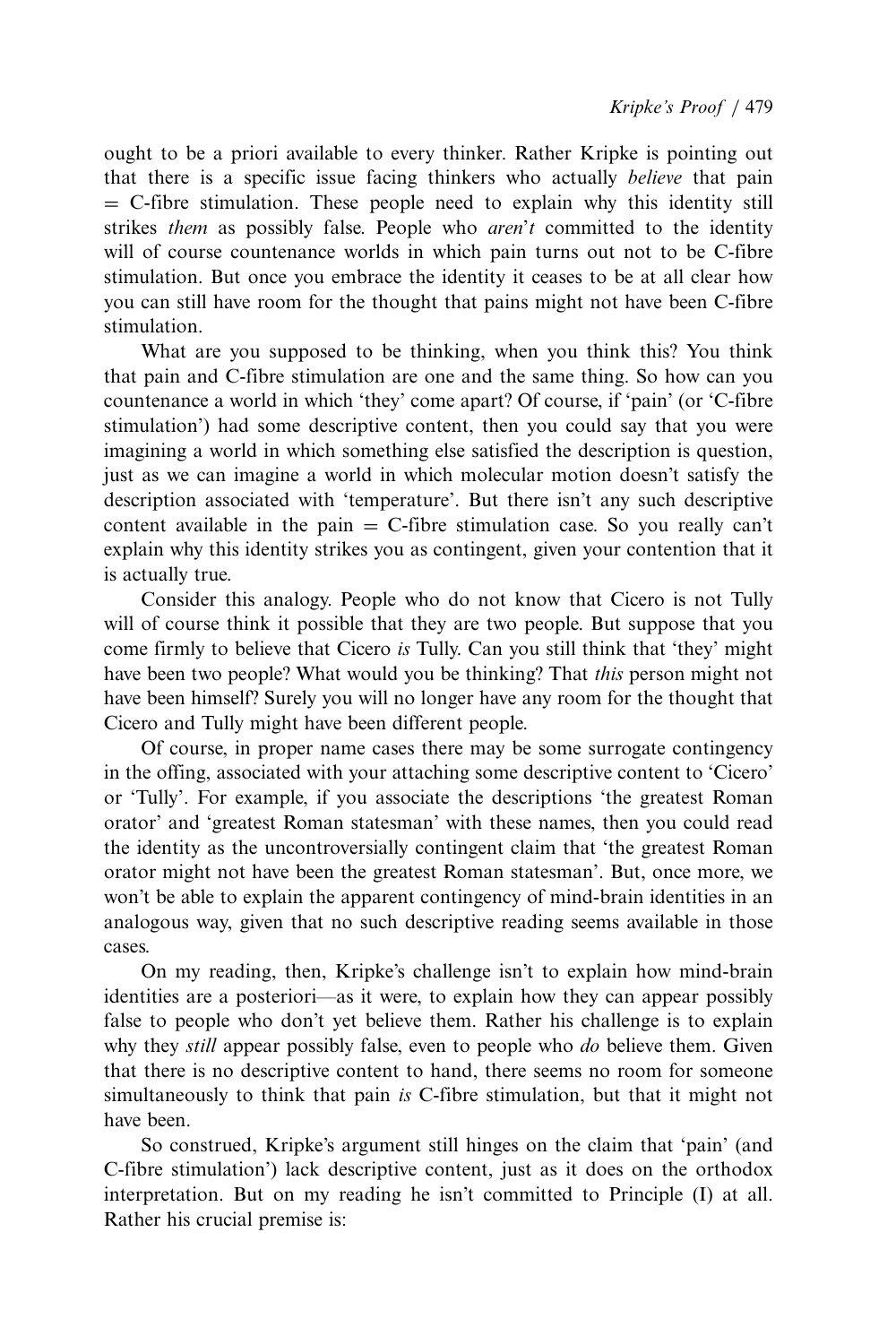(II) If a necessary truth still seems contingent after it is believed,then it must have some descriptive content.

# **5. Kripke's Actual Argument Can't Be Blocked As Easily As The Orthodox Interpretation**

To further bring out the difference between my reading of Kripke and the orthodox interpretation, note that the standard physicalist rebuttal of the orthodox interpretation is ineffective against Kripke as I am reading him.

On the orthodox interpretation, as we have seen, Kripke's argument is that mind-brain identities lack the descriptive content that principle (I) says is characteristic of any a posteriori identity. To this the normal physicalist response is to deny principle (I). Contemporary physicalists simply insist that there can be a posteriori identities even in the absence of any descriptive content. Sometimes two terms can refer directly and yet their co-reference not be a priori.<sup>2</sup>

However this is no help in answering Kripke's argument as I am construing it. Even after you deny principle (I), you will still face Kripke's ad hominem argument.

Denying principle (I) allows materialists to hold that mind-brain identities are a posteriori, and therewith to explain how these identities can appear possibly false to people who do not yet believe them. But this doesn't help to explain how such description-free identities can still appear possibly false even to people who *do* believe them. Let us agree that  $\text{pain} = \text{C-fibre}$  stimulation is a posteriori and so rests on empirical evidence. Still, how come this claim *still* appears possibly false to us, even after we have the evidence? Shouldn't this appearance simply disappear, once you accept that pain *is* C-fibre stimulation, and have no descriptive content with which to create a contingent surrogate for this claim? Kripke's challenge as I am construing it simply isn't addressed by the standard physicalist insistence that mind-brain identities can be a posteriori.

# **6. Further Evidence Against The Textbook Reading of Kripke.**

In section 3 I made two initial exegetical points against the orthodox interpretation of Kripke:

- (i) He doesn't offer any explanation of why proper name identities aren't counterexamples to principle (I), as one would expect if he endorsed that principle.
- (ii) He doesn't seem to embrace the kind of Russellian epistemology—direct reference renders essential properties epistemologically transparent—that is implied by principle (I).

Let me now add to the exegetical case. For a start, note how Kripke does not object directly to the idea that mind-brain identities are a posteriori, as we might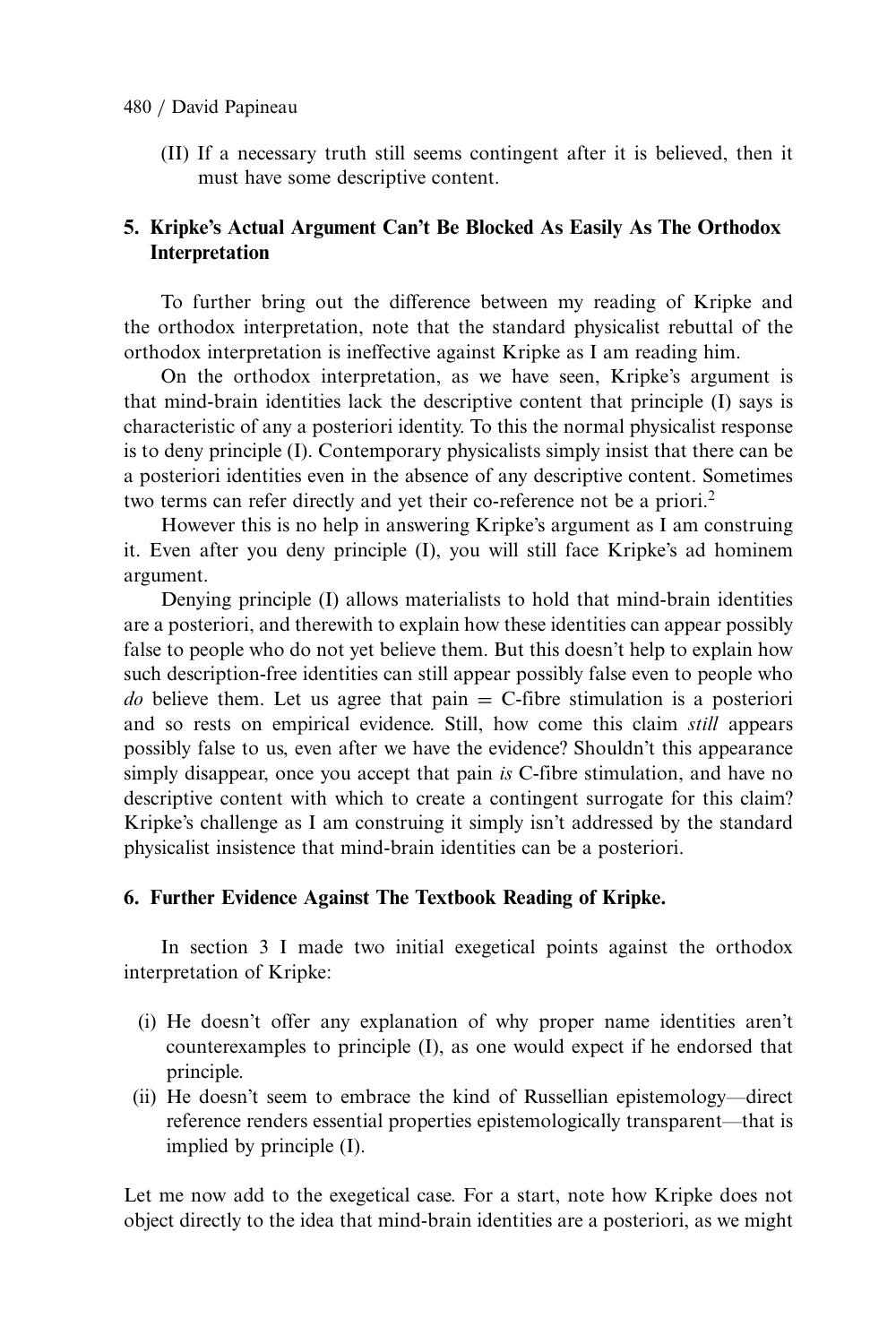surely expect if he were arguing on the basis of principle (I). After all, principle (I) says that mind-brain identities must be a priori if true. So why doesn't Kripke simply argue that it absurd to suppose that 'pain  $= C$ -fibre stimulation' might be known a priori? However, this isn't what he does. Rather he starts talking about the possible ways in which 'the identity theorist' might explain the 'appearance of contingency'. This strongly suggests that when he talks about the 'appearance of contingency' he is referring to something more complicated than the mere a posteriority of mind-brain identities.

It is also noteworthy that Kripke here uses the specific phrase 'appearance of *contingency*'. If the complaint were simply that mind-brain identities can't be a posteriori, then the problem would be to explain why they should appear possibly false to anybody. But Kripke doesn't ask for an explanation for the appearance of possible falsity, but more specifically for the appearance of *contingency*. I take 'contingency' in this context to mean contingent truth, that is, the combination of truth in the actual world with falsity in other possible worlds. It is this specific combination that 'the identity theorist' seems to be committed to, and which I say Kripke views as problematic. If Kripke were not arguing ad hominem against 'identity theorists' who are already committed to the truth of mind-brain identities, then it would be mysterious that he asks about the appearance of 'contingency' rather than a mere appearance of possible falsity.<sup>3</sup>

In addition to all these implicit considerations against the orthodox interpretation of Kripke, there is also some direct textual evidence that he rejects principle (I).

Thus, just before he starts on his anti-materialist argument, Kripke is concerned to defend the necessity of rigidly framed identity claims, against such thoughts as that Hesperus might not have turned out to be Phosphorus. Kripke explains that such 'might have turned out' thoughts hinge on reinterpreting the relevant claims in term of something like descriptive content. Thus there is a possible world in which the star seen in the morning is not the star seen in the evening, even though the actual Hesperus is necessarily the actual Phosporus. More generally, rigidly framed identity claims can often be re-read as contingent claims about objects which satisfy salient qualitative criteria. Here is how Kripke puts the point.

Any necessary truth, whether a priori or a posteriori, could not have turned out otherwise. In the case of *some* necessary a posteriori truths, however, we can say that under appropriate qualitatively identical evidential situations, an appropriate corresponding qualitative statement might have been false (p 142, my italics).

I have italicized the 'some' in the second sentence. This seems to tell decisively against the view that Kripke's anti-materialist argument assumes principle (I). If he were about to embark on an argument that hinged crucially on the premise that *all* a posteriori necessities involve some kind of descriptive content,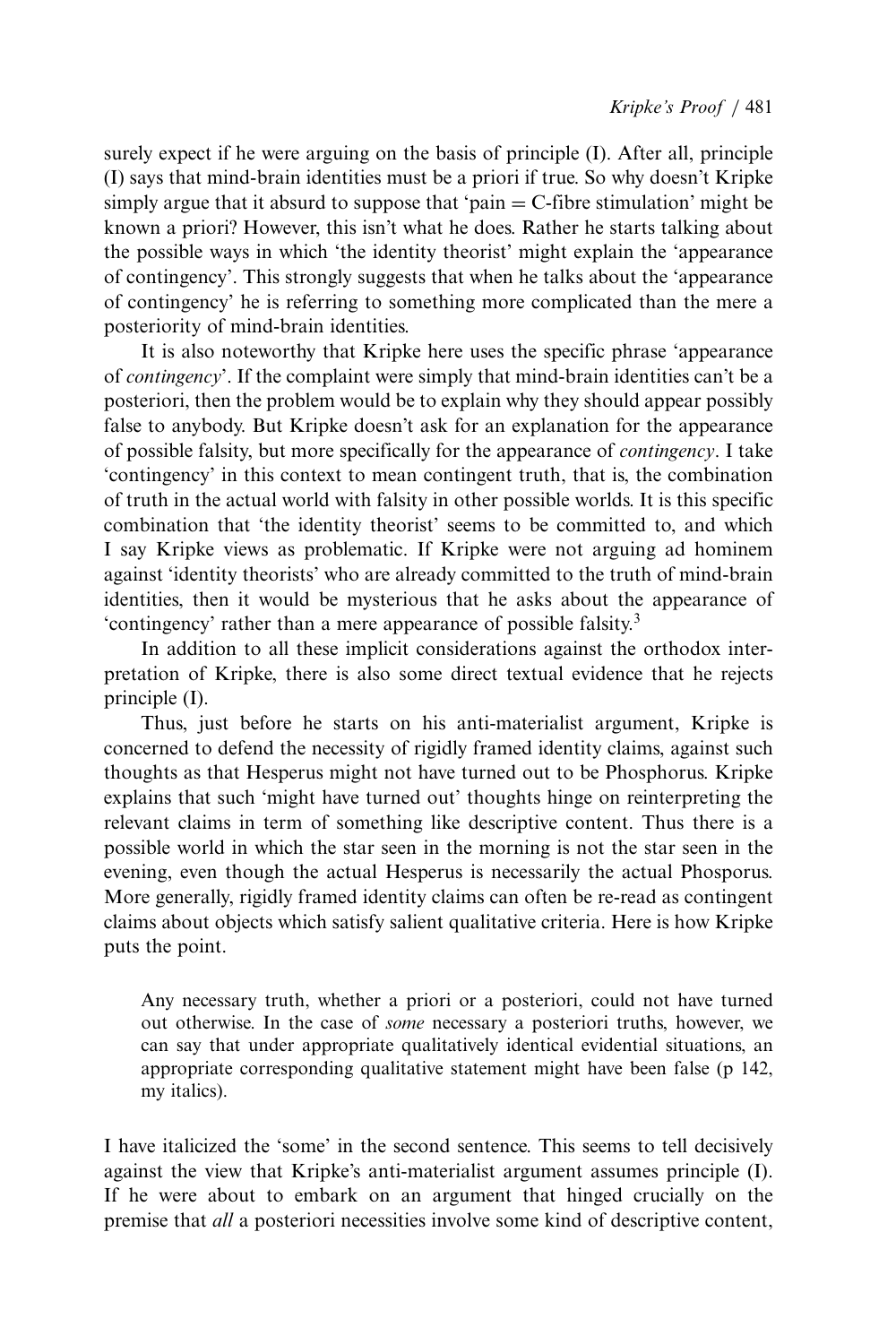surely he would not say, two pages earlier, that such contents are associated with 'some' a posteriori necessities. The clear implication is that Kripke takes examples like 'Hesperus' and 'Phosphorus' to be relatively special among proper names,and accepts that in other cases no 'corresponding qualitative statement' will be available. If this is right, then his argument against mind-brain identities can't possibly be that there are no brute (non-descriptive) a posteriori necessities.

There is a similar passage a few pages later, in the middle of the antimaterialist argument itself. Kripke is now considering the ways in which the 'identity theorist' might explain the 'appearance of contingency'.

What was the strategy used above to handle the apparent contingency of certain cases of the necessary *a posteriori*? The strategy was to argue that although the statement itself is necessary, someone could, *qualitatively* speaking, be in the same epistemic situation as the original,and in such a situation a *qualitatively* analogous statement could be false (p 150).

Kripke then proceeds to explain how this strategy won't work in the mind-brain case, for lack of any suitable qualitatively analogous contingent statement.

Note how Kripke here refers to the strategy used to 'handle the apparent contingency of *certain* cases of the necessary a posteriori'. Kripke does not say that the qualitative strategy will be available in *all* cases of the necessary a posteriori. Rather the suggestion is that it ought to be available specifically in 'certain' cases—namely, those that display 'apparent contingency' by continuing to appear possibly false even after they are believed to be true. This seems to make it quite clear that Kripke's argument isn't that descriptive content is needed for a posteriori identities per se, but rather that it is needed specifically for identities that continue to seem possibly false after they are believed.

# **7. Kripke Shows That Physicalists Don't Fully Believe Their Physicalism**

In my view, Kripke's actual ad hominen argument poses a genuine problem for physicalism—a problem that isn't addressed by the physicalist response to the orthodox interpretation. In effect,Kripke shows that with mind-brain identities there's no gap between an appearance of possible falsity and a belief in actual falsity. If you believe a mind-brain identity to be true, then it can't appear possibly false to you, due to the absence of qualitative surrogates. So its appearing possibly false is incompatible with your believing it.

I think that Kripke is quite right about this. In sections 9 and 10 below I shall aim to show that there are no gaps in his line of reasoning. But first, in this section and the next, I want to clarify the larger dialectical situation.

I say that Kripke demonstrates that, if a mind-brain identity appears possibly false to you, then you can't believe it. And I accept that mind-brain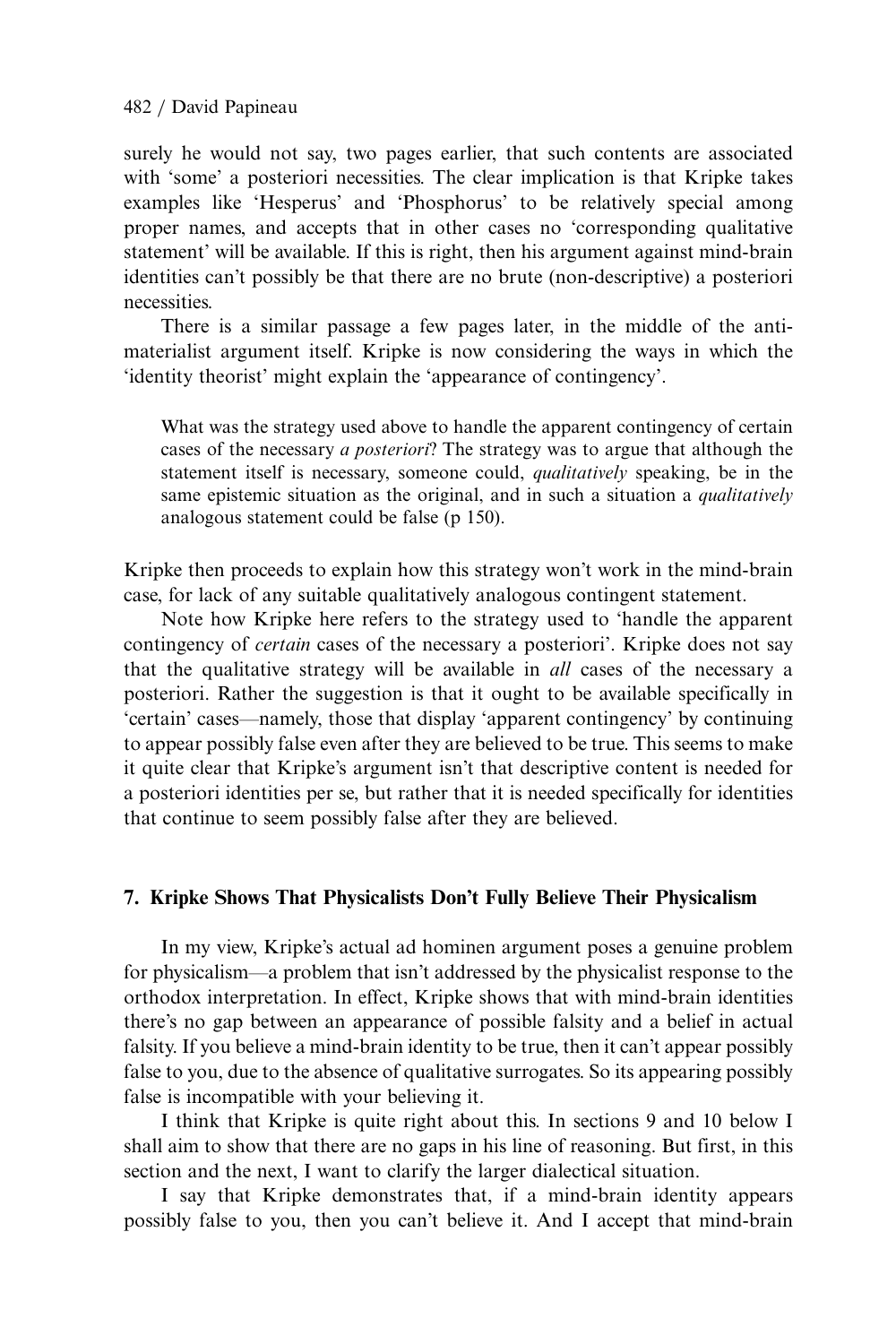identities do appear possibly false to physicalists. However, I don't think that this disproves physicalism. For there is another option open to physicalists, apart from accepting that physicalism is false. Instead they can admit that they don't fully believe their physicalism. That is, they can agree with Kripke that mind-brain identities won't appear possibly false to someone who fully believes them—and so conclude, from the fact that such identities do strike them as possibly false, that they don't fully believe them.

This might seem tantamount to abandoning physicalism itself. But this need not follow. The idea would be to disbelieve physicalism at an *intuitive* level, while continuing to be committed to it at a *theoretical* level. There are plenty of good models for this kind of doxastic split personality. Consider the familiar Muller-Lyer illusion. At a theoretical level, we know that the lines are the same length. But at a more intuitive level of judgement they strike us as of different lengths. Nor is this kind of set-up restricted to cases involving perceptual illusion. At a theoretical level,I am entirely convinced that there is no moving present and the B-series description of reality is complete. But at an intuitive level I can't stop myself thinking that I am moving through time. At a theoretical level, I am persuaded that reality splits into independent branches whenever a quantum chance is actualized. But at an intuitive level I can't shake off the belief that there will be a fact of the matter about whether the Geiger counter will click in the next two seconds or not. And so on.

Physicalists can appeal to the same model in the mind-brain case. At a theoretical level, they fully accept mind-brain identities. But at an intuitive level something is stopping them embracing these beliefs.

This will then allows them to explain the appearance of possible falsity attaching to claims like 'pain  $=$  C-fibre stimulation', consistently with their theoretical commitment to these identities. This appearance of possible falsity arises at the intuitive level—at bottom it is simply the *intuitive* thought that pains and C-fibre stimulation are *actually* distinct. That's why it seems intuitively that there could be beings with C-fibre stimulation but not pain. At the theoretical level, on the other hand, possible falsity will be ruled out—once we keep it firmly in our theoretical minds that pain *is* C-fibre stimulation, we will find no room for the thought that 'they' might come apart,and so will dismiss the possibility of C-fibre stimulation without pain.

At both levels, then, Kripke's argument is respected. There's no question of simultaneously believing pain is C-fibre stimulation and in the same mode also thinking they mightn't be identical. We only think they might be different at the intuitive level where we think they *are* different; at the theoretical level where we think they are the same we don't think that they might be different. (Note that at neither level do we get an appearance of *contingency*—an appearance combining actual truth and possibly falsity. That I take to be ruled out by Kripke's argument. Rather we get an impression of actual falsity—a fortiori possible falsity—at the intuitive level,and an impression of actual truth—and so no possible falsity—at the theoretical level.)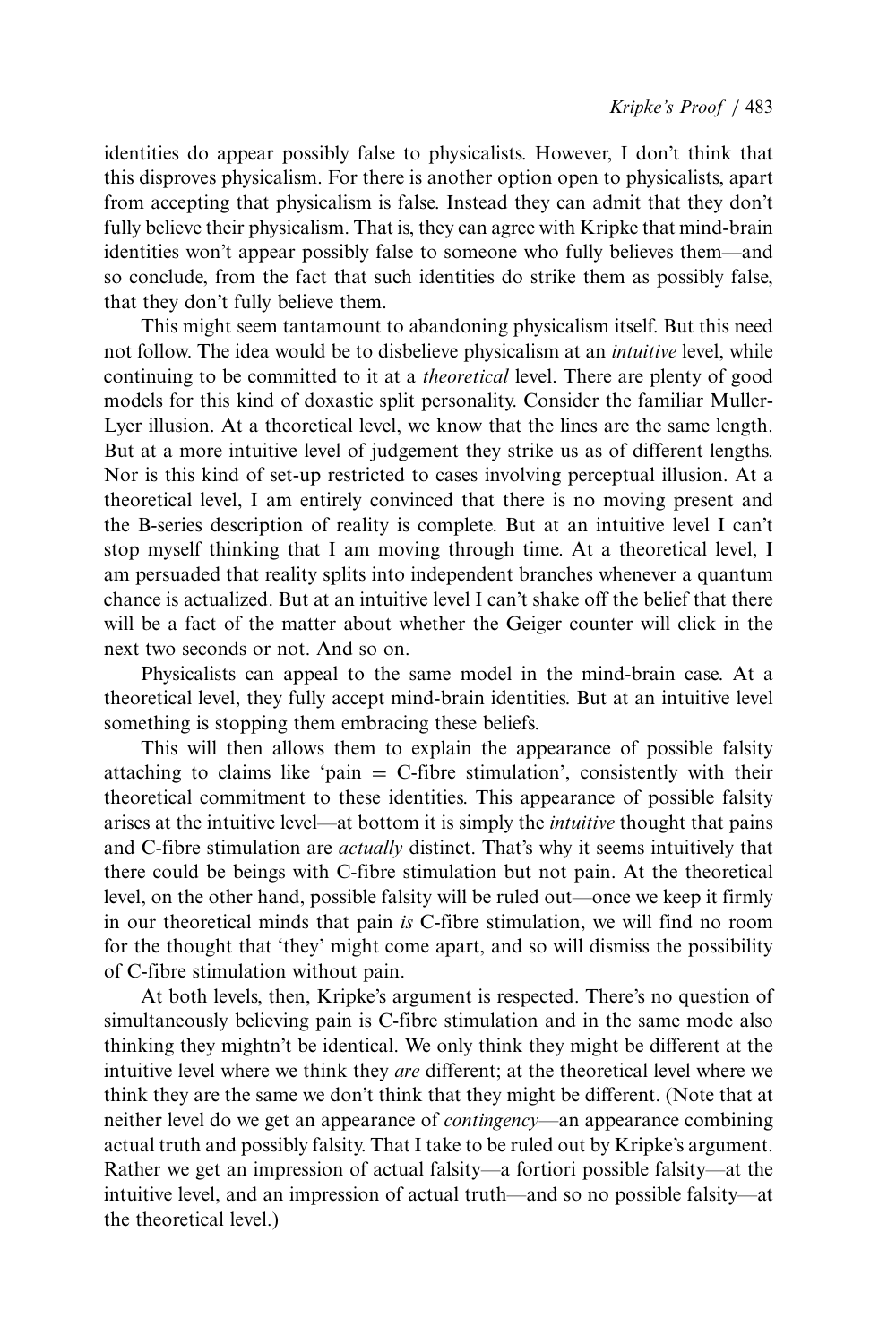I don't take this line of response to Kripke to weaken physicalism. Indeed I think that it is positively advantageous for physicalists to recognize that they are in the grip of a persistent dualist intuition. It is widely supposed that orthodox physicalism leaves us with some kind of 'explanatory gap' and so that some kind of extra resource—some new way of thinking about the physical world, perhaps—is needed fully to vindicate physicalism. The idea that we all are stuck with a persistent intuition of dualism casts a new light on this issue. Perhaps there is nothing more to the 'explanatory gap' than the strong intuition that C-fibre stimulation is one thing and pain another—that in itself would make us wonder *why* this extra feeling should be present whenever C-fibres are stimulated. If this is right, then physicalism won't need any extra resources to bridge the 'explanatory' gap'. It will be enough to recognize that we are all in the grip of an intuition that physicalism is false.

Of course, this analysis does leave us with the question of *why* we should all be subject to this dualist intuition. A fully satisfactory physicalism would need to explain why physicalism is so hard to believe intuitively. Still, there seems no principled difficulty here. The current literature contains a number of suggested explanations for such an intuition of dualist distinctness. (Bloom 2004, Melnyk 2003,Papineau 1993,2002,2006.) However this is not the place to pursue this issue. My present concern is only to show *that* there is an intuition of distinctness. The further question of *why* this intuition should arise can be left for another occasion.

### **8. A Final Exegetical Point**

I say that Kripke has a good argument to show that even physicalists intuitively disbelieve physicalism. Let me lay out the argument explicitly.

Argument A

- (1) If you fully believe 'pain  $= C$ -fibre stimulation', then this can't appear possibly false to you.
- (2) 'Pain  $=$  C-fibre stimulation' does appear possibly false, even to physicalists. So
- (3) Even physicalists don't fully believe 'pain  $= C$ -fibre stimulation'

In the final two sections I am going to consider possible objections to this argument. But first I want to consider one final exegetical point. It might be objected that this can't possibly be Kripke's argument, because Kripke is arguing for the metaphysical conclusion that physicalism is false, whereas this arguments leads us only to the psychological conclusion that physicalists don't believe their physicalism.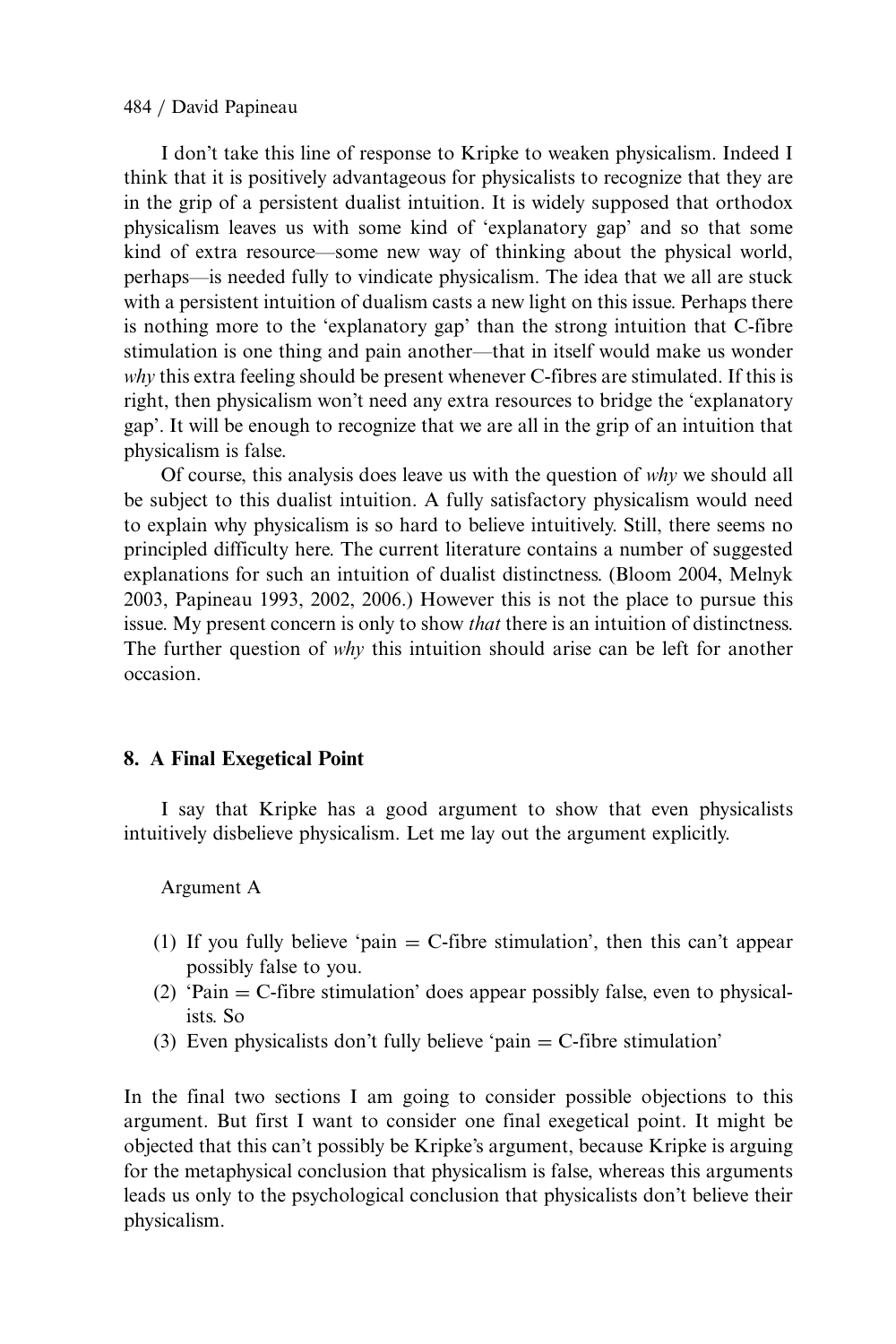This is a reasonable point. Even so, I would argue that my reconstruction fits nearly everything that Kripke says in the last pages of *Naming and Necessity*. After all, it would certainly make a kind of sense for Kripke's argument to have a psychological conclusion. For there is no question, I take it, but that his argument hinges crucially on a psychological *premise*, namely, that mindbrain identities 'appear contingent'. Remember,Kripke's argument isn't that these identities *are* contingent—he concedes from the start that this would beg the question against physicalism. Rather, he immediately retreats to the claim that they 'appear contingent', and starts arguing from there. Given this, it would scarcely be surprising that his argument should end up with a psychological conclusion. Indeed we might well wonder how it could end up with anything else. How could a psychological premise, that the reality *appears* a certain way to people, possibly imply anything about reality itself?

Still, I concede that Kripke does present his argument as an objection to physicalism,not just as a piece of psychological diagnosis. In this connection, it is interesting to ask how he manages to bring the psychological analysis to bear on the metaphysical issue. As far as I can see, this only happens in the last three sentences of the book. Until then he restricts himself to the ad hominem claim that 'identity theorists' have no good way of explaining the 'appearance of contingency' consistently with their physicalism. But in the final paragraph he adds the suggestion that this 'tells heavily against the usual forms of materialism. Materialism ... must hold that ... any mental facts are "ontologically dependent" on physical facts in the straightforward sense of following from them by necessity. No identity theorist seems to me to have made a convincing argument against the intuitive view that this is not the case.'

We can construe Kripke as here arguing along something like the following lines:

- (i) intuitively it doesn't seem that the physical facts necessitate the mental facts;
- (ii) unless this intuition can be explained away, it is evidence that physicalism is false;
- (iii) this intuition cannot be explained away, so
- (iv) (there is evidence that) physicalism is false.

If this is how Kripke reasons right at the end, then the rest of his anti-physicalist argument can be seen as a defence of the claim (iii) that the anti-physicalist intuition cannot be explained away on the 'qualitative surrogate' model—the appearance of contingency attaching to mind-brain identities is not an illusion akin to that attaching to 'heat  $=$  molecular motion'.

Of course, if this is how Kripke is arguing at the end, it is not a particularly strong form of argument. As he himself allows, the inapplicability of the 'qualitative surrogate' model doesn't necessarily mean that there is no other way of explaining away the anti-physicalist intuition.<sup>4</sup> For instance, consider the issue from the perspective developed in the last section. I there argued that the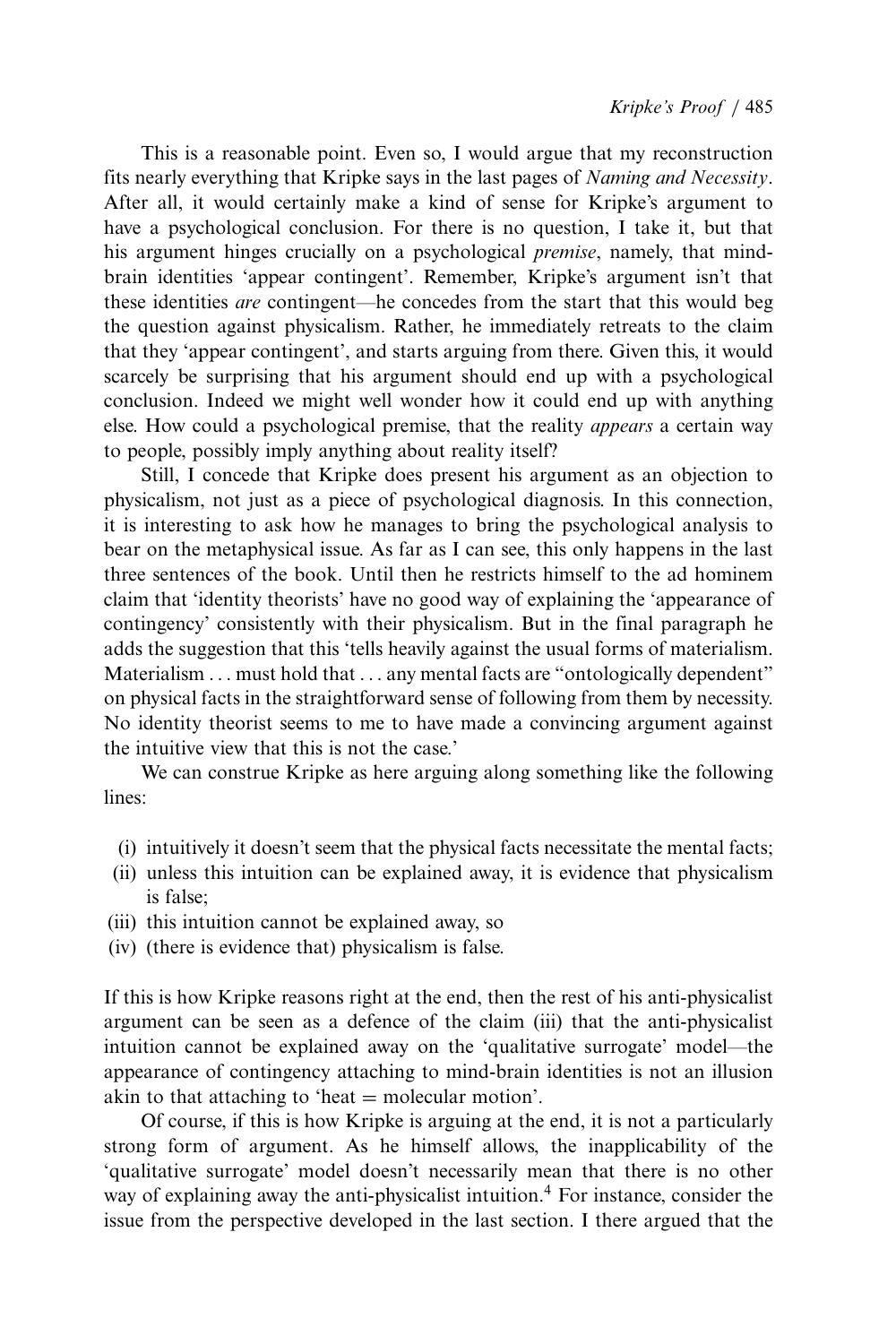earlier part of Kripke's argument already forces physicalists to recognize that the so-called 'appearance of contingency' is simply an intuition of actual falsity, and that a fully satisfactory physicalism therefore needs an explanation of why this intuition should arise even thought it is false. If physicalists succeed in finding such an explanation—and,as I said,a number of such explanations are on offer in the current literature—then they will automatically block Kripke's final metaphysical move, by showing that the anti-physicalist appearance of contingency can indeed be 'explained away'.

It might seem too easy to respond to Kripke's final move simply by agreeing that we intuitively disbelieve physicalism, and then seeking to explain why this should be so. But in truth this is an entirely reasonable move. At bottom, Kripke's final argumentative step is of this form: p seems false, so p is false. This is not a particularly strong form of argument. Many true things seem false. The natural response to any argument of this form is surely simply to explain why we should be inclined to disbelieve p even though it is true.

In effect, Kripke restricts himself to considering a different kind of explanation for the anti-physicalist intuition. He considers the hypothesis that claims of brain-mind necessitation strike us as counterintuitive because we muddle them up with other claims (their 'qualitative surrogates') that really aren't necessary and he quite rightly points out that this hypothesis won't work in mind-brain cases. But it's scarcely as if the only—or even the most natural—way to explain a mistaken counterintuition about some truth is to show that we have muddled the truth up with some other claim that really is mistaken. After all,we are surely perfectly capable of directly disbelieving truths, even when we don't muddle them up with other claims.

# **9. Is Full Belief In Mind-Brain Identities Incompatible With An Appearance of Possible Falsity?**

Let me now return to argument A. This may not culminate in the metaphysical anti-physicalist conclusion that Kripke was aiming at. But it is a striking argument for all that. It is certainly worthy our attention if Kripke's analysis shows that physicalists must intuitively disbelieve their physicalism. In the rest of this paper I want to show that this really does follow from the considerations that Kripke adduces.

I repeat Argument A for ease of reference.

- (1) If you fully believe 'pain  $= C$ -fibre stimulation', then this can't appear possibly false to you.
- (2) 'Pain  $=$  C-fibre stimulation' does appear possibly false, even to physicalists. So
- (3) Even physicalists don't fully believe 'pain  $= C$ -fibre stimulation'.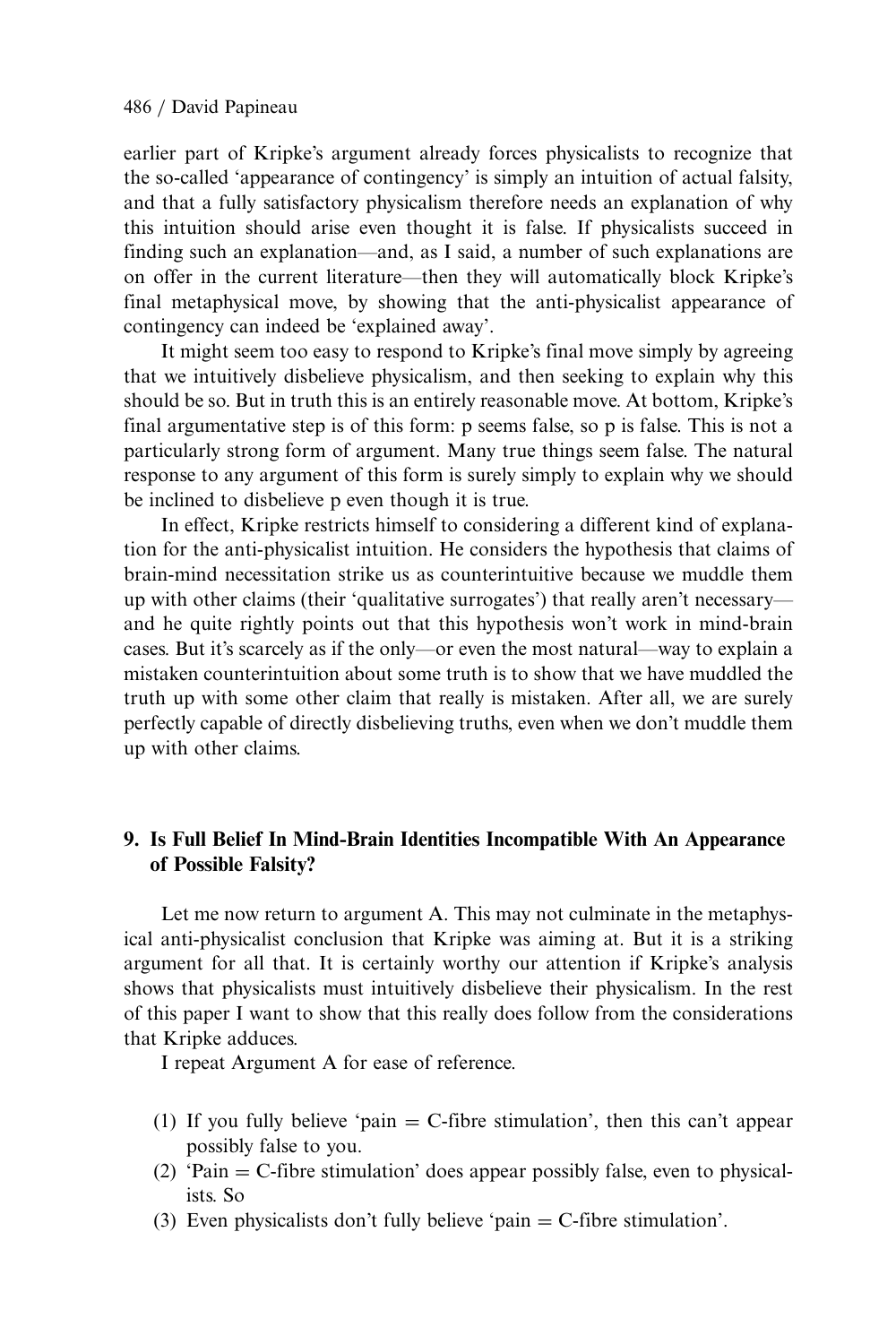In this section I shall focus on premise (1). Is full belief in mind-brain identities indeed incompatible with any appearance of their possible falsity? I shall consider four possible reasons for doubting this premise. Then in the next section I shall turn to some other responses to Argument A.

# **(i)** *Does Everybody Know About The Necessity of Identity?*

Some might wish to query premise (1) on the grounds that it presupposes that ordinary thinkers are familiar with the necessity of identity. At bottom, the argument for premise (1) is that anyone who thinks that pains and C-fibres are actually identical will be in no doubt that they are necessarily so, given the absence of confusing qualitative surrogates in mind-brain cases. Still, what about people who don't know about the necessity of identity? After all, it was a great achievement of Kripke's to convince philosophers of the necessity of identity in the 1970s. So surely it would be easy for people who don't know of Kripke's work to believe fully that pain is C-fibre stimulation and yet not think that this is necessary?

I find this suggestion unpersuasive. After all, it is not as if Kripke changed the first-order modal thinking of ordinary people,as oppose to changing the explicit theories about modality articulated by philosophers. I would say that ordinary people have always thought that if Cicero is Tully, then this is necessarily so except in cases where they muddle up this singular proposition up with some other claim. Similarly,I would say,any ordinary person who fully believes that pains are C-fibre stimulation will therewith believe that this is necessarily so given that in this case there is no question of muddling this up with some other claim.

Furthermore, we can consider the case of more sophisticated physicalists who have read Kripke and do know about the necessity of identity. These thinkers at least will surely be disposed to move from full belief that pain is C-fibre stimulation to the conclusion that they can't possibly come apart. But, to run through the argument once more, it does appear even to these more sophisticated thinkers that pain can come apart from C-fibre stimulation; so they can't fully believe that pain is C-fibre stimulation; so something must be stopping them from believing their physicalism. And if something is stopping even sophisticated Kripkean physicalists from believing their physicalism, we can surely infer that the same barrier is also present in less sophisticated thinkers.

# **(ii)** *Two Kinds of Imagination*

It is widely supposed that a physicalist answer to Kripke's challenge lies in the fact that we have two quite different ways of imagining the brain states that physicalists identify with conscious states.<sup>5</sup> We can imagine such brain states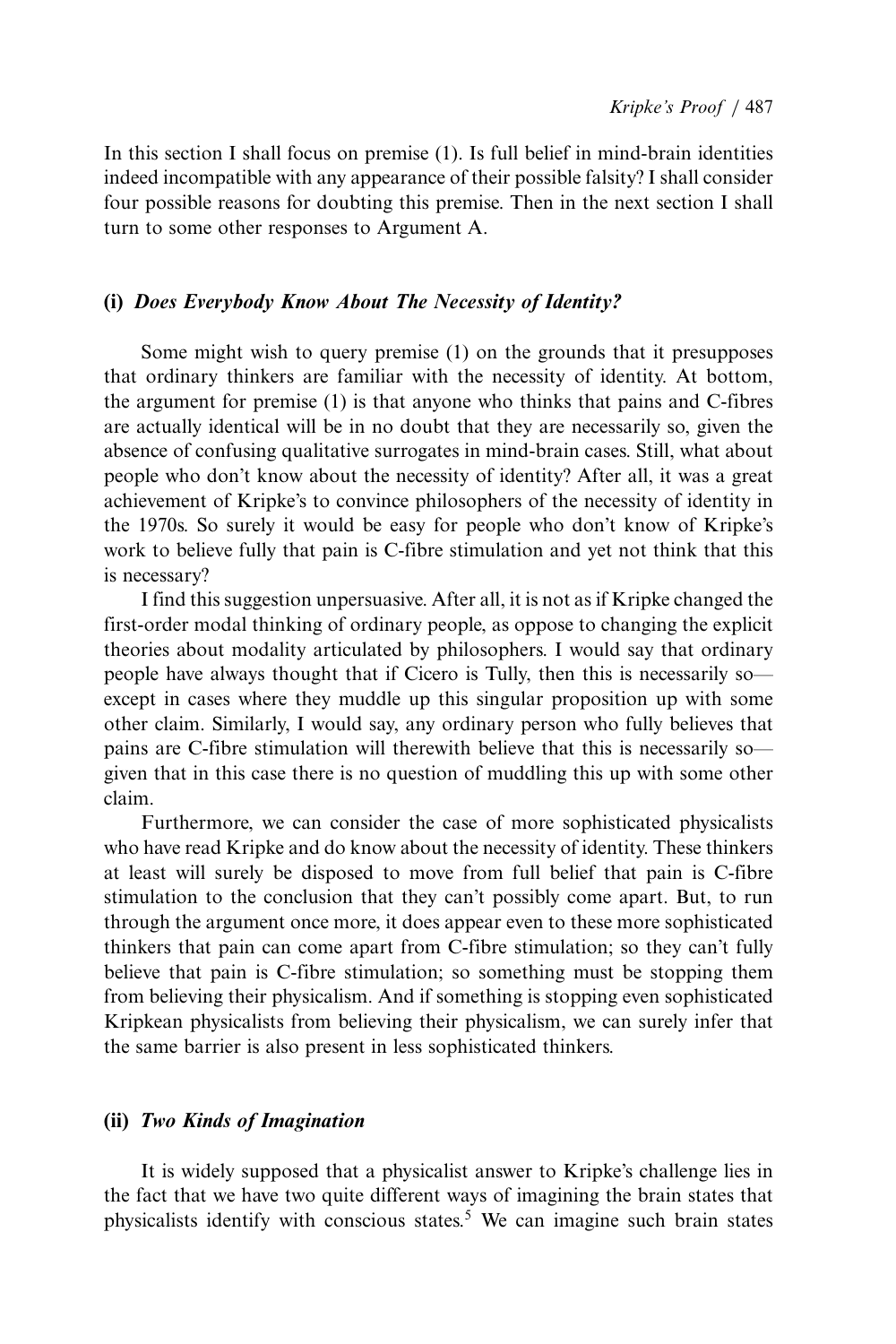perceptually,by imagining what it would be like to observe them (by imagining the neurographic readings produced by C-fibre stimulation, perhaps). But we can also imagine these states sympathetically, by imaginatively recreating the conscious states with which they are putatively identical (by imagining what it is like to be in pain, so to speak). Physicalists hold that what is being imagined in such cases is one and the same state, imagined either perceptually or sympathetically. But the two faculties of imagination are clearly themselves independent, in the sense that one can be exercised without the other. The suggestion is then that this independence of faculties itself enough to account for the 'appearance of contingency'. Because we can imagine the state perceptually without imagining it sympathetically, this creates the (illusory) impression that the brain state could exist without the conscious state.

I don't think that this succeeds in explaining the appearance of possible falsity. I accept, of course, that the two kinds of imagination mean that it an a posteriori matter that pain is C-fibre stimulation. Somebody might have the abilities to imagine C-fibre stimulation perceptually and to imagine pain sympathetically, but lack any evidence that the two states are the same. Moreover, this means that it is certainly *conceivable* that pain not be C-fibre stimulation,in that somebody could well suppose this without conceptual contradiction. Still, a central point I have aimed to establish in this article is that such conceivability does not by itself guarantee any appearance of contingency in people who already *believe* the relevant identity claim. You can recognise that  $a \neq b$  is conceivable, and that other people can coherently believe this, but this needn't make you yourself think make the claim might have been false. Suppose you believe firmly that Cicero is Tully (and don't muddle this up with any other proposition). You'll still accept that there is nothing conceptually contradictory in the claim 'Cicero  $\neq$  Tully' and that other people might indeed believe as much—but this won't create any impression in you yourself that Cicero mightn't have been Tully. (What are you supposed to think here? That Cicero might not have been himself?)

Does it make a difference that that in the mind-brain case we have perceptual and sympathetic imagination, rather than mere 'symbolic' imagination? Symbolically imagining Cicero without Tully is a far more anaemic exercise than perceptually imagining a brain state without sympathetically imagining the corresponding conscious state. Perhaps the more full-blooded imaginative exercise will create an appearance of contingency, even if the symbolic exercise does not.

But I don't see that the extra graphicness of perceptual and sympathetic imagination makes a difference. Suppose that I grow up thinking of 'Presley' visually,as the man with the pout and the long black hair,and of 'Elvis' aurally, as the man with the arresting voice. And then, later on, I discover that they are one and the same man. Now,I can still imagine someone with that pout and hair but without that voice. However, this act of imagination isn't going to make me feel that *Elvis* mightn't have been *Presley*, once I know that they are in fact the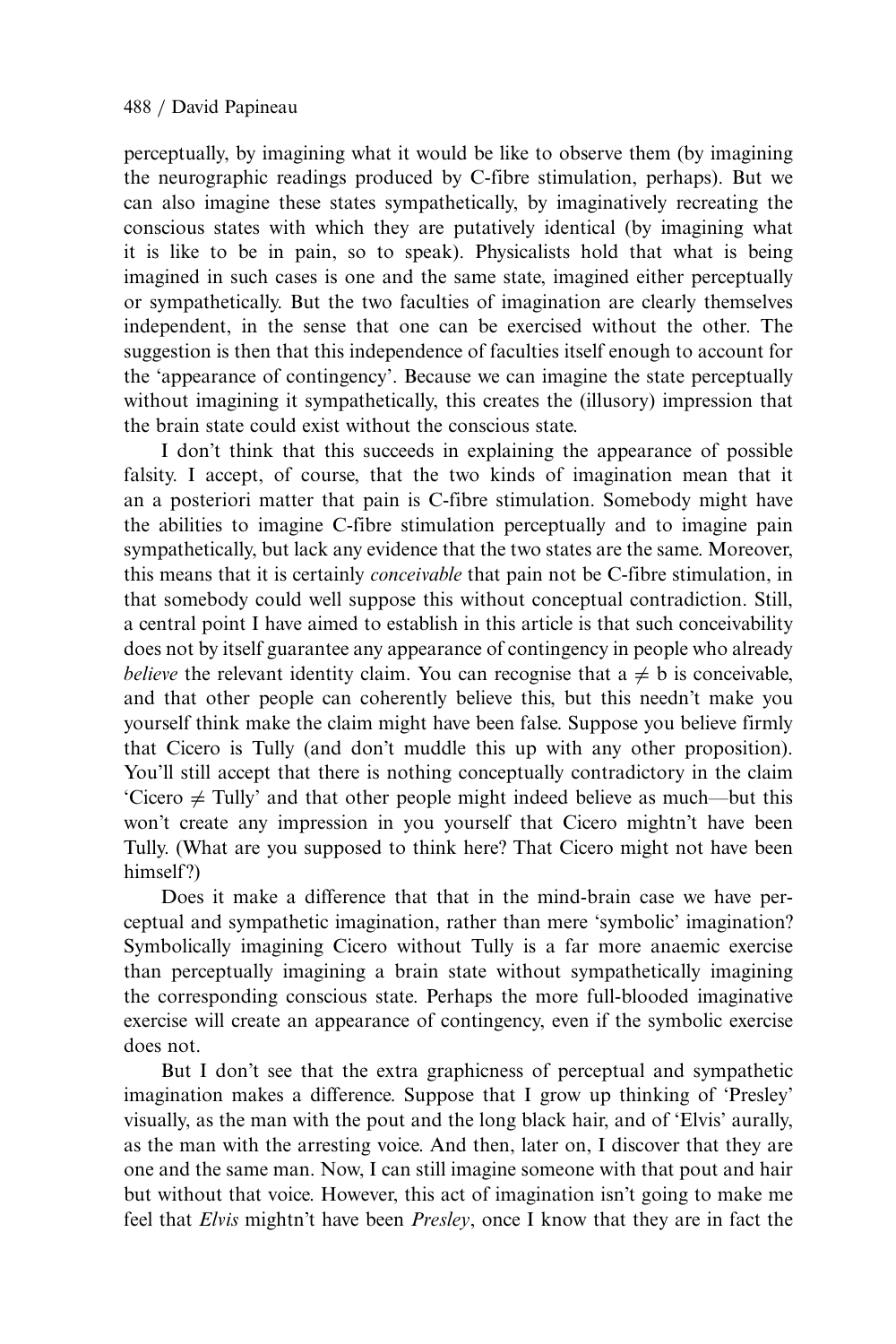same man. (What am I suppose to think here? That Elvis might not have been himself?)

Of course there is a real possibility here—a world where the person who sounds like that doesn't look like that. This may not be a world where Elvis isn't Presley, but it is clearly a genuine possibility for all that. So mightn't the impression of mind-brain contingency arise from an analogous source? Maybe this impression come from our awareness that the state with certain perceptual effects (producing those neurographic readings) might not appear sympathetically as it does (feeling like pain).

But this is where we came in, with Kripke's original argument. Mind-brain identities don't work like claims involving descriptions. Elvis might have cut his hair, but pain can't be pulled apart from its appearance. So when physicalists consider a scenario in which C-fibre stimulation does not appear sympathetically as it does, they aren't merely supposing that C-fibre stimulation (ie pain) might lack some contingent feature that it actually displays—rather they are supposing that C-fibre stimulation might appear without pain itself. And Kripke's original point was that this supposition can't explain how *physicalists* can think that pain and C-fibre stimulation might come apart, since it presupposes that C-fibre stimulation and pain are distinct states,contrary to their physicalist view.

### **(iii)** *Descriptive Content on the Right-Hand Side*

Maybe pain can't be pulled apart from its appearance, but C-fibre stimulation arguably can. It is quite natural to think of this state, and of brain states generally,as physical kinds which only contingently have the characteristic causes and effects (including neurographic readings) by which we identify them. This is a familiar view of scientific kinds in general, associated with the Ramsey-Carnap thesis that theoretical terms are implicitly defined as referring to those entities that satisfy the assumptions of some surrounding theory.

This then suggests an alternative explanation for the appearance of possible falsity associated with claims like 'pain  $=$  C-fibre stimulation'. In this world the C-fibre role, so to speak, is realized by some physical kind  $X$ , and pain is identical to this kind X. But it is perfectly possible that the C-fibre role might have been be realized by some other kind Y, that is, by something other than pain. True, this isn't the possibility that *C-fibre stimulation* is not pain, if 'Cfibre stimulation' rigidly designates state  $X$ . Even so, perhaps an awareness of this possibility, that something other than pain might have realized the C-fibre role, could be responsible for the impression that 'pain  $= C$ -fibre stimulation' is contingent, even among those who firmly believe it.

I don't think that this works either. I am happy to agree that even those firmly committed to 'pain  $= C$ -fibre stimulation' can recognize the possibility that something other pain might have played the C-fibre role. But I don't think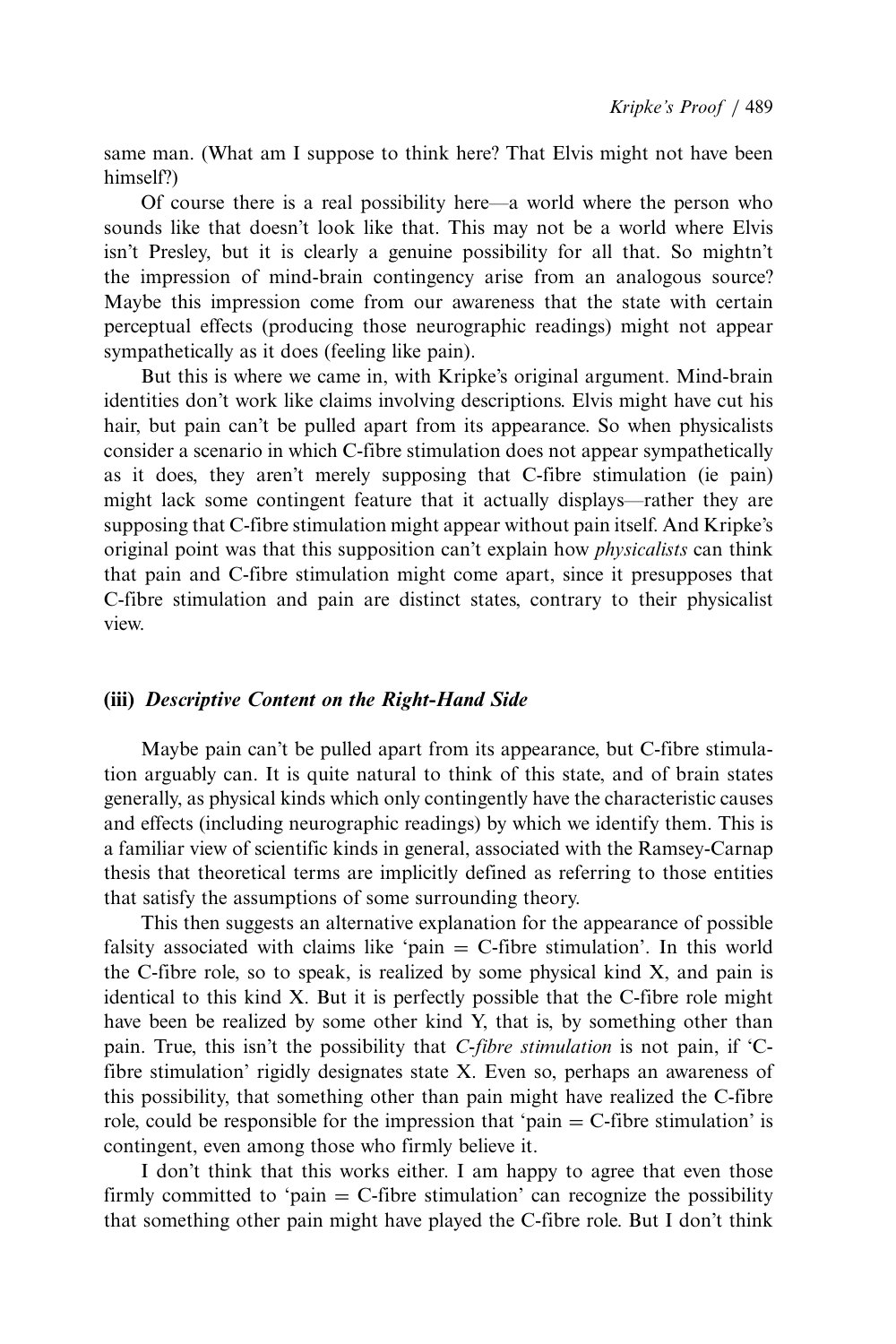that this is enough to explain the familiar impression that C-fibre stimulation might not have been pain.

When it strikes people—committed physicalists included—that C-fibre stimulation might not have been pain, their thought isn't just that some other (painfree) state might have realized the C-fibre role. Surely they also think that the C-fibre role might have been realized just as it is,and yet pain might have been absent. That's surely the intuition that Kripke draws our attention to: everything in the brain could have been just as it is, all the way down, and yet pain might still have been absent.

Committed physicalists still seem to me to lack the resources to explain *this* intuition. It is incompatible with their belief that the actual brain facts fix the mental facts. True, they can suppose, compatibly with that belief, that the actual brain facts might have been different, and in particular that the C-fibre role might have been realized by some pain-free physical kind. But this supposition isn't going to help physicalists to think that the brain facts might have been just the same, and yet pain have been absent. Yet this is the intuition that Kripke challenges them to explain, and which still seems quite incompatible with their physicalism.

## **(iv)** *Mightn't The Identity Have Turned Out to be False?*

Some readers might still be wondering whether there isn't a simple explanation for the appearance of contingency. Even after you come to believe that  $pain = C$ -fibre stimulation, won't the mere fact that this is an a posteriori truth mean that you will still be aware that it *might have turned out otherwise*? Mightn't the evidence have shown that pain wasn't C-fibre stimulation after all, but some other brain state? And won't this in itself account for your persistent feeling that C-fibre stimulation mightn't have been pain, even though it actually is?

No. As I have been stressing for some while, a posteriority by itself need not create an impression of contingency, at least not in those who fully believe some necessary claim. Suppose you are now certain that Cicero is Tully (and moreover aren't inclined to muddle this claim up with some other proposition). Will you think that Cicero (that very person) might not have turned out to be Tully (that very person)? Surely not. How could Cicero have failed to be Tully? True, you might hold that the evidence showing that Cicero is Tully might have failed to come to light, and that people would therefore have remained ignorant of this identity. But that's the possibility that people might not have known that Cicero is Tully, not the possibility that 'they' aren't the same person.

I say that, if you firmly believe some necessary truth, and there are no qualitative surrogates around, then you won't think that this truth might have turned out otherwise. You can think that people might have failed to discover this necessary truth, but that is different. So if you firmly believe that pain is C-fibre stimulation—that they are one and the same state—then you will have no room left for the thought that they might have turned out to be different.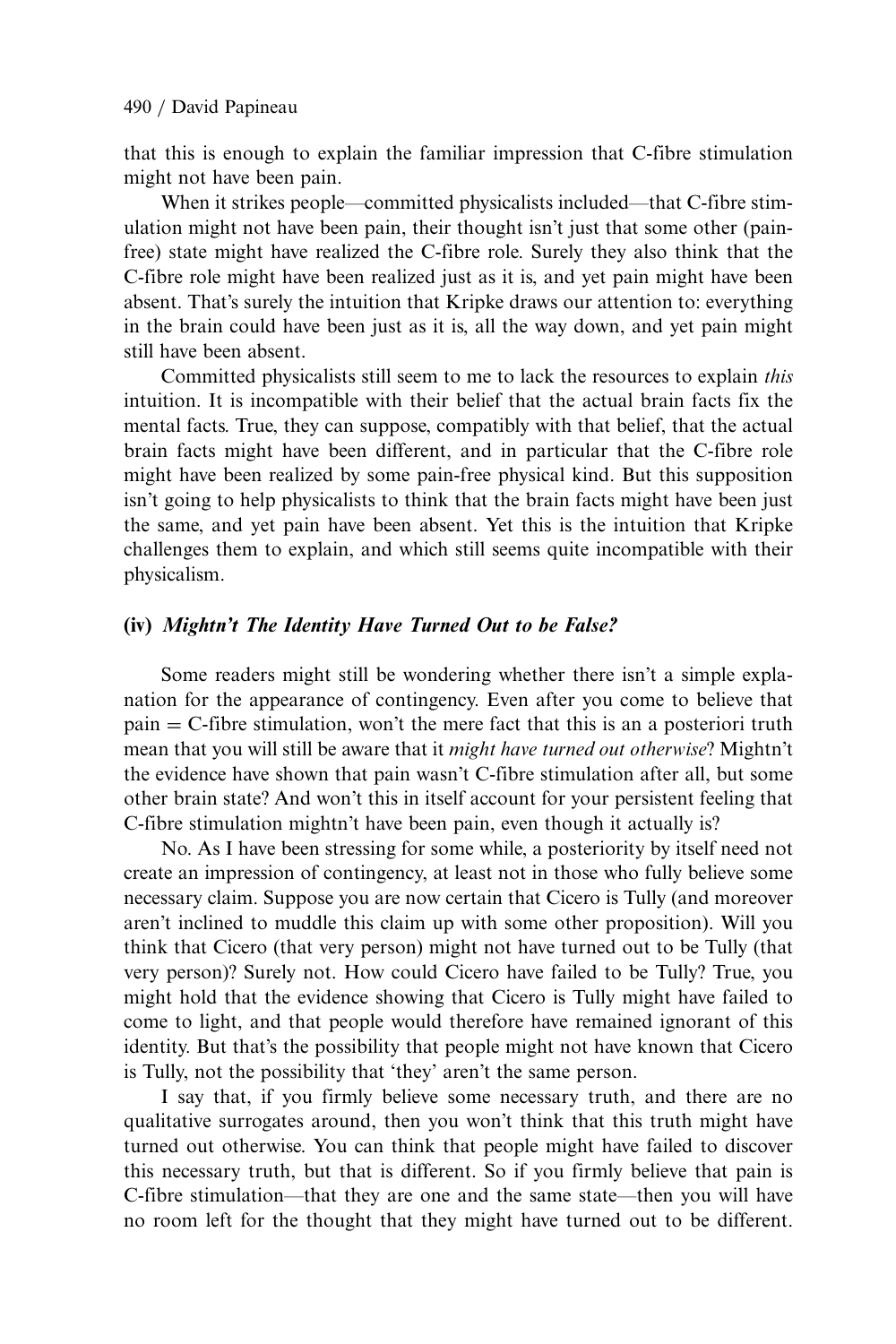Once more the persistence appearance of possible falsity in physicalist believers resists explanation.

# **10. Is The Intuition of Possible Falsity Simply Due to Ignorance?**

Maybe the reason 'pain  $=$  C-fibre stimulation' appears possibly false to physicalists is not that they think it might have turned out differently, but rather that they don't yet know how it will turn out.

After all, nobody really believes the specific claim that pain is C-fibre stimulation. It is well-known that this is not a good account of the complex psycho-physiological data on pain. And the same could be said of most other attempts to equate specific conscious states with specific brain states. At best these equations offer hypotheses for further investigation. That's why philosophers typically invoke an example of a mind-brain identity—pain = C-fibre stimulation—that they know not to be adequately supported by the evidence. For in fact there aren't any good examples of well-established mindbrain identities to use instead.

Accordingly, most contemporary philosophical physicalists restrict themselves to a generalized physicalism. They admit that brain science is still in its infancy,and that we are not yet in a position to assert any claims of the form  $M = P'$  where 'M' names some specific mental state and 'P' some definite brain state. At best we can assert that for each mental state there is *some* physical state to which it is identical, but which we don't yet know about.<sup>6</sup>

This then suggests a different explanation for the impression of possible falsity that attaches to any specific mind-brain identity of the form  $M = P'$ . Maybe any such claim strikes us as possibly false simply because we don't believe it, and so of course attach some positive credence its being false.

If this is the right diagnosis, it suggests that Argument A is perfectly sound, but quite unsurprising. Let us agree that  $(1)$  if you fully believe 'pain  $= C$ -fibre stimulation', then this can't appear possibly false to you, and that  $(2)$  'pain = C-fibre stimulation' does appear possibly false, even to physicalists. From this it certainly follows (3) that even physicalists don't fully believe 'pain  $= C$ -fibre stimulation'. However, on the current suggestion, this isn't because some deep cognitive obstacle is preventing them from embracing physicalist claims that are supported by overwhelming evidence. Rather, it's simply because there isn't yet any good evidence for any specific such claims. That's the only reason why physicalists don't believe them,and so of course think them possibly false. Or so at least the current suggestion goes.

However,I don't think that this suggestion amounts to an adequate response to argument A. It is perfectly true that specific claims of the form  $M = P'$  are currently under-evidenced,and that as a result few physicalists actually believe any specific such claims. But even so I think that reflection on Argument A gives us good reason to suppose that anti-physicalist intuition goes deeper than this temporary ignorance.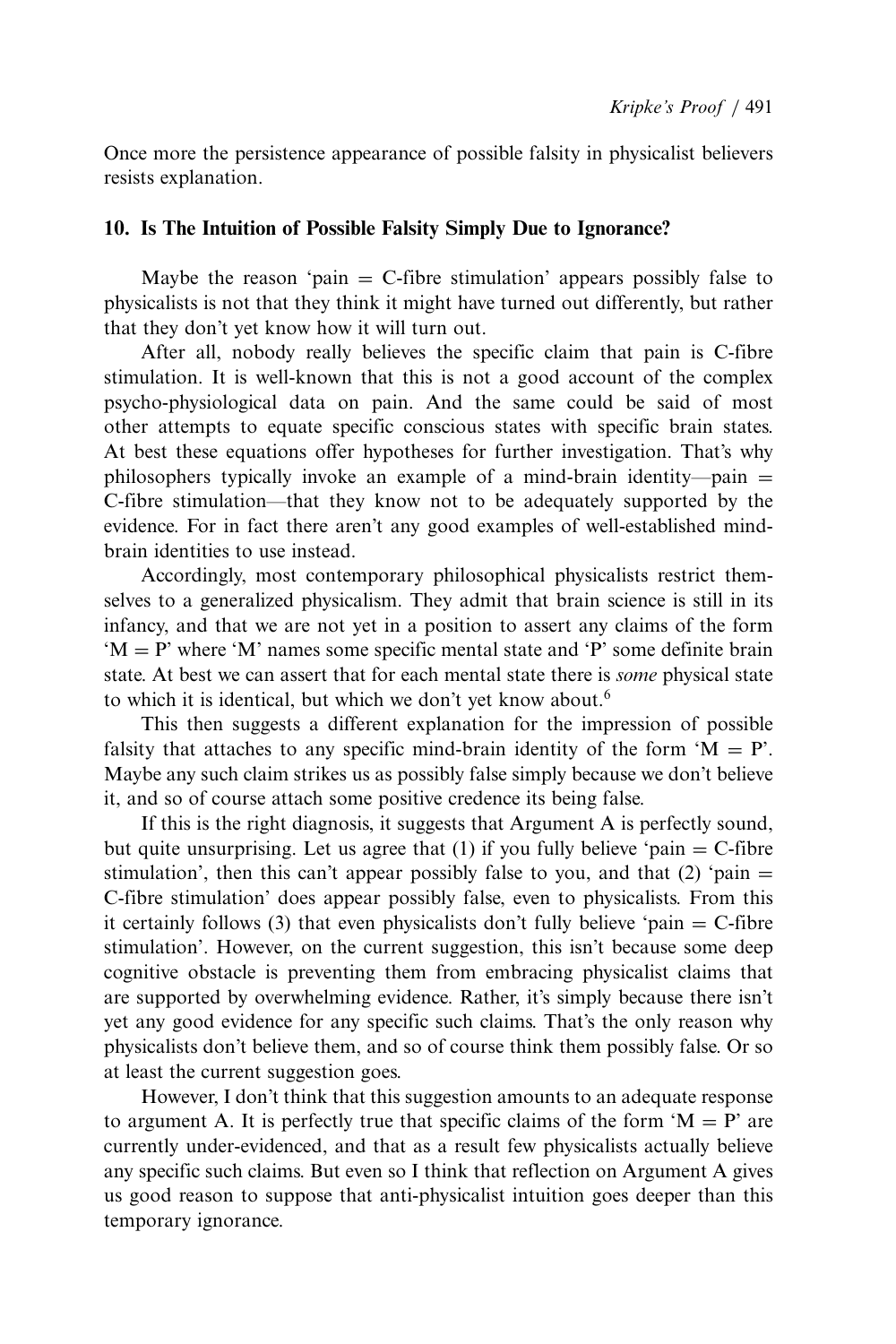For a start, note that the suggested response implies that, once physicalists *do* have good evidence for specific claims of the form ' $M = P'$ , such claims will cease to strike them as possibly false. I'm not persuaded of this. Imagine that physicalist scientists have now uncovered overwhelming evidence that in the actual world pain always goes hand in hand with some brain process K. Wouldn't it still strike them that there could be a possible being with process K yet no pain? I would have thought that this intuition would remain. But then Argument A shows once more that something would be stopping these scientists fully believing the physicalist claim 'pain  $=$  process K', in the face of evidence that we would expect to persuade them of this—for, if they were fully to believe the identity, then it wouldn't still appear possibly false to them.

Effectively the same point can be made without any counterfactual assumptions about how things would strike phsyicalists who had more evidence. Instead of focusing on specific mind-brain identities  $M = P'$ , consider instead the generalized physicalist belief referred to above, that for each mental state there is *some* physical state to which it is identical. Most contemporary physicalists take themselves *already* to have conclusive evidence for this generalized claim, even if not for more specific identities (cf Papineau 2002 ch 2). But if such physicalists fully believe this generalized physicalism, then the Kripkean considerations imply that ought to have no remaining room for any thought that this generalized physicalism could be false. But they do.

After all, most contemporary physicalists will readily admit that zombies do at least appear possible, even if in reality they are not. It certainly seems at first pass that a being could share all our physical properties and yet lack any conscious life. But this appearance itself is incompatible with a commitment to a generalized physicalism. If you believe that each of our mental properties is identical to one of our physical properties, then surely you must think that a being with *all* our physical properties must have all our mental properties too. So what are you doing thinking that such a being might lack our mental properties? (If you fully believe that your son is one of the children in that group, even though you can't see which, do you think that all those children could go into the classroom but your son not be there?)

So now we have a generalized version of Argument A.

- 1. If you fully believe that each mental state is identical to *some* physical state, then zombies ought not to appear possible to you.
- 2. Zombies do appear possible, even to physicalists. So
- 3. Even physicalists don't fully believe their generalized physicalism.

I conclude, once more, that physicalists are in the grip of an intuition of dualism that prevents them from fully believing their generalized physicalism.

Let me conclude with a concession. Maybe the appearance of falsity attaching to physicalist doctrines will indeed fade away one day. In a future where physicalist views have become part of educated common sense, then perhaps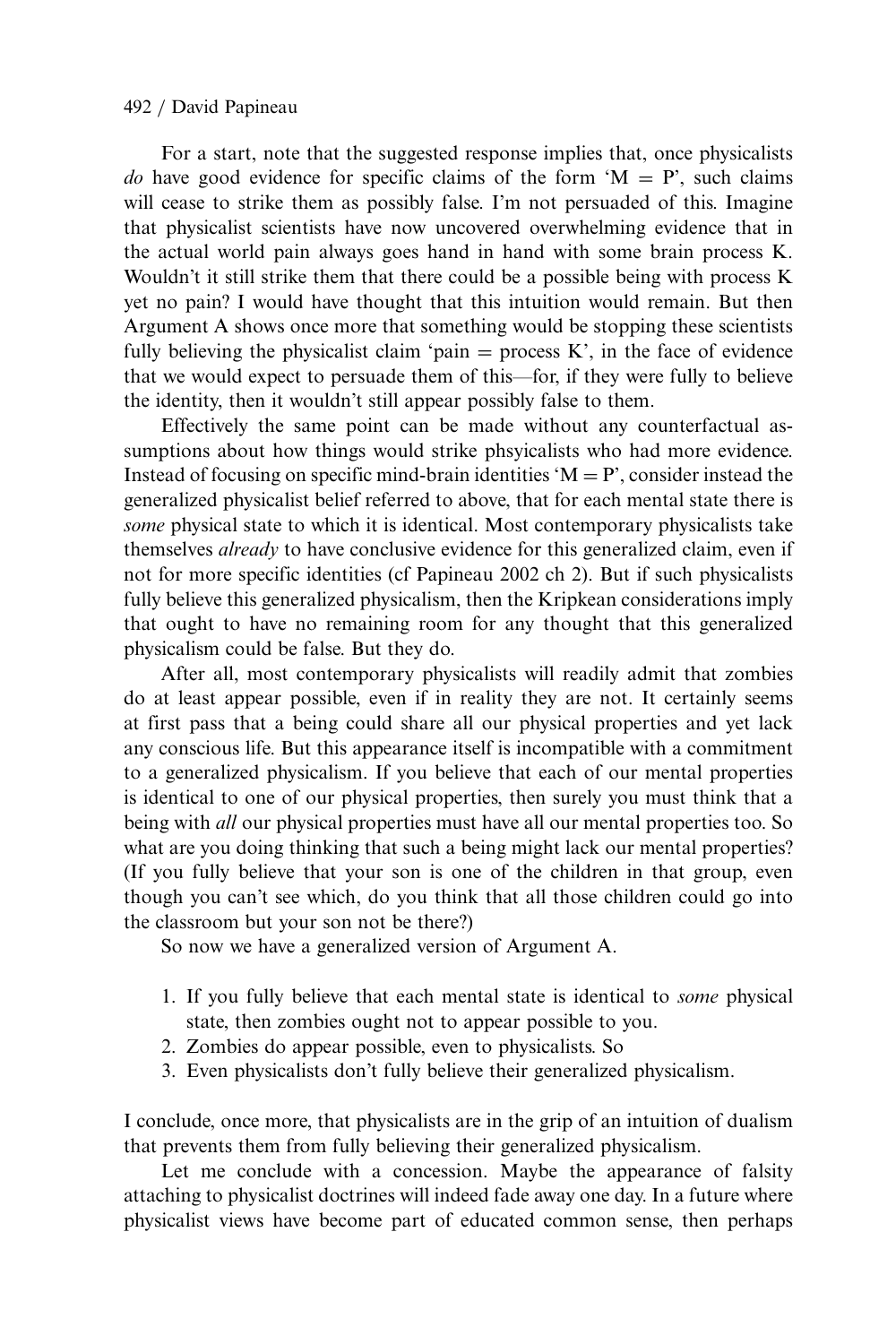it will no longer seem obvious that brain facts cannot necessitate conscious facts. Thus zombies may cease to appear possible. (Look—they've got all my mind/brain states—how can they not be conscious?) And perhaps even specific mind-brain identities may cease to appear possibly false. (How could there be process K without pain?—that's what pain *is*.)<sup>7</sup>

I have been arguing that the Kripkean considerations show that there is some barrier to physicalist belief—something is stopping even those who profess physicalism from fully embracing their own doctrines. But I haven't said anything about the nature of this barrier to belief. Maybe it lies in some deep architectural feature of the mind, and so will indefinitely remain a source of cognitive illusion (cf the Muller-Lyer lines). On the other hand,maybe it is a relatively shallow phenomenon, due to nothing more than the unfamiliarity of genuine physicalism, and so will disappear once this view ceases to seem so strange. To decide between these options, we would need to know more about the mechanism behind the resistance to physicalism, and that is an issue I have avoided in this paper.

Still, I hope I have done enough to show that there is as least some *current* resistance to physicalist doctrines, even among those who sincerely profess physicalism. Contemporary physicalists may not be fully committed to any specific mind-brain identities, but they do at least profess to believe in a generalized physicalism. Yet zombies still strike them as intuitively possible, even if this intuition is fated to fade away in the future. I say that they wouldn't currently have this zombie intuition, if they fully believed their generalized physicalism. So something is currently stopping them from fully believing this.<sup>8</sup>

# **Notes**

- 1. See for example Chalmers (2006). It should be noted that Chalmers and some other advocates of two-dimensional semantics take 'unstable primary intension' to be a more general notion than that of a contingent descriptive content and would object on these grounds that my formulation of principle (I) coarsens their interpretation of Kripke. However, I don't think that this point matters to any of the arguments to follow—and it is much easier to explain things in terms of 'descriptive contents' than 'unstable primary intensions'.
- 2. I am here rehearsing the 'a posteriori' physicalist line. Different a posteriori physicalists have different views about the extent to which principle (I) fails, but they all agree that mind-brain identities in particular constitute exceptions. (Loar 1997, Hill 1997, Levine 2001, Papineau 2002.)
- 3. A couple of years ago I offered my colleague Keith Hossack the standard physicalist response to the two-dimensional reading of Kripke. He responded 'That might explain an appearance of possible falsity, but it doesn't explain the appearance of *contingency*'. It was this remark that got me thinking about the proper way to interpret Kripke.
- 4. 'That the usual moves and analogies are not available to solve the problems of the identity theorist is, of course, no proof that no moves are available' p 155.
- 5. See Nagel 1974, footnote 11, Hill 1997, Hill and McLaughlin 1999.